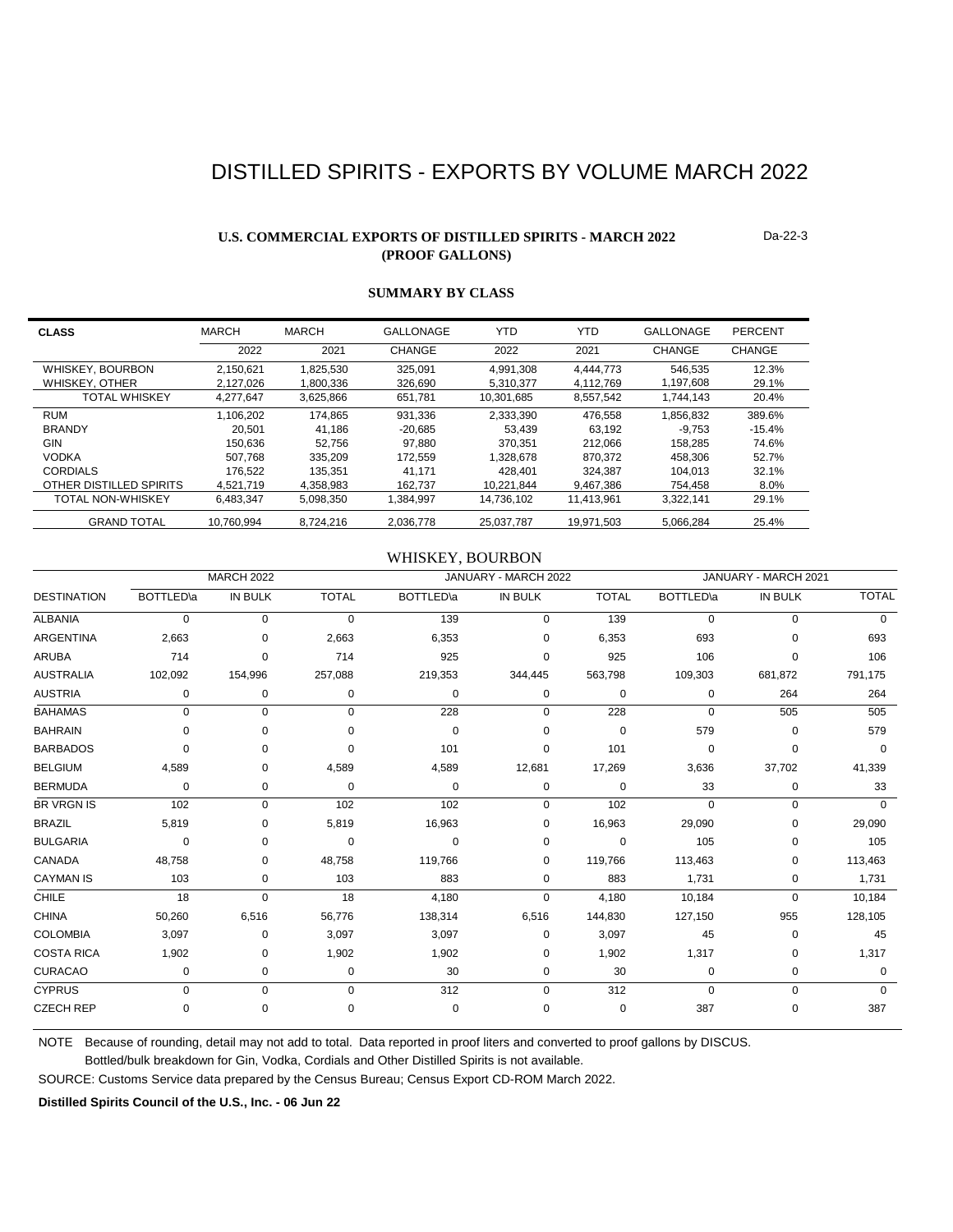### Page 2 Da-22-3

# WHISKEY, BOURBON

| <b>MARCH 2022</b>  |                  |           | JANUARY - MARCH 2022 |             |                | JANUARY - MARCH 2021 |             |                |              |
|--------------------|------------------|-----------|----------------------|-------------|----------------|----------------------|-------------|----------------|--------------|
| <b>DESTINATION</b> | <b>BOTTLED</b> a | IN BULK   | <b>TOTAL</b>         | BOTTLED\a   | <b>IN BULK</b> | <b>TOTAL</b>         | BOTTLED\a   | <b>IN BULK</b> | <b>TOTAL</b> |
| <b>DENMARK</b>     | 1,428            | 0         | 1,428                | 1,428       | $\mathbf 0$    | 1,428                | 226         | $\pmb{0}$      | 226          |
| DOM REP            | 92               | 0         | 92                   | 1,378       | 0              | 1,378                | 147         | $\pmb{0}$      | 147          |
| <b>ECUADOR</b>     | $\mathbf 0$      | 2,112     | 2,112                | 0           | 2,112          | 2,112                | $\mathbf 0$ | $\pmb{0}$      | $\mathbf 0$  |
| <b>ESTONIA</b>     | 63               | $\pmb{0}$ | 63                   | 106         | 0              | 106                  | 42          | $\pmb{0}$      | 42           |
| <b>FINLAND</b>     | $\pmb{0}$        | 0         | $\pmb{0}$            | 500         | 0              | 500                  | $\mathbf 0$ | $\pmb{0}$      | $\mathbf 0$  |
| <b>FRANCE</b>      | 3,740            | 1,581     | 5,321                | 20,807      | 116,770        | 137,577              | 5,379       | 44,100         | 49,479       |
| <b>GEORGIA</b>     | $\pmb{0}$        | $\pmb{0}$ | 0                    | $\pmb{0}$   | 0              | 0                    | 42          | $\pmb{0}$      | 42           |
| <b>GERMANY</b>     | 35,477           | 155,204   | 190,681              | 49,158      | 434,438        | 483,596              | 27,669      | 387,105        | 414,774      |
| <b>GREECE</b>      | $\mathbf 0$      | 0         | $\mathbf 0$          | $\pmb{0}$   | 0              | $\pmb{0}$            | 254         | $\pmb{0}$      | 254          |
| <b>GRENADA</b>     | 625              | 0         | 625                  | 625         | 0              | 625                  | $\mathbf 0$ | $\pmb{0}$      | $\mathbf 0$  |
| <b>GUADELOUPE</b>  | 0                | 0         | 0                    | 0           | 0              | 0                    | 1,060       | $\pmb{0}$      | 1,060        |
| <b>GUATEMALA</b>   | 0                | 0         | 0                    | 286         | 0              | 286                  | 1,429       | $\pmb{0}$      | 1,429        |
| HAITI              | 0                | 0         | 0                    | $\pmb{0}$   | $\mathbf 0$    | 0                    | 261         | 0              | 261          |
| <b>HONG KONG</b>   | 370              | 0         | 370                  | 455         | $\pmb{0}$      | 455                  | 767         | $\pmb{0}$      | 767          |
| <b>HUNGARY</b>     | 0                | 122       | 122                  | $\pmb{0}$   | 122            | 122                  | $\mathbf 0$ | $\pmb{0}$      | 0            |
| <b>ICELAND</b>     | 0                | $\pmb{0}$ | $\pmb{0}$            | 757         | $\pmb{0}$      | 757                  | $\mathbf 0$ | $\pmb{0}$      | $\mathbf 0$  |
| <b>INDIA</b>       | 4,277            | 41,450    | 45,727               | 4,277       | 48,438         | 52,714               | 1,687       | 34,875         | 36,562       |
| <b>IRELAND</b>     | $\mathbf 0$      | 0         | $\mathbf 0$          | 0           | 0              | 0                    | 315         | $\pmb{0}$      | 315          |
| <b>ISRAEL</b>      | 664              | 0         | 664                  | 664         | $\pmb{0}$      | 664                  | 575         | $\pmb{0}$      | 575          |
| <b>ITALY</b>       | 15,105           | 0         | 15,105               | 17,446      | 25,613         | 43,058               | 23,141      | 9,281          | 32,423       |
| <b>JAMAICA</b>     | 2,116            | 0         | 2,116                | 3,392       | 2,711          | 6,103                | 457         | $\pmb{0}$      | 457          |
| <b>JAPAN</b>       | 29,180           | 250,340   | 279,520              | 109,817     | 473,847        | 583,664              | 152,559     | 543,067        | 695,626      |
| <b>JORDAN</b>      | $\pmb{0}$        | 0         | 0                    | $\pmb{0}$   | 0              | $\pmb{0}$            | 250         | 0              | 250          |
| KOREA, S.          | 39,737           | 0         | 39,737               | 68,989      | $\pmb{0}$      | 68,989               | 10,824      | $\pmb{0}$      | 10,824       |
| LATVIA             | 6,781            | 0         | 6,781                | 25,713      | 0              | 25,713               | 29,476      | $\pmb{0}$      | 29,476       |
| LITHUANIA          | $\mathbf 0$      | 0         | 0                    | $\pmb{0}$   | 0              | $\pmb{0}$            | 2,694       | $\pmb{0}$      | 2,694        |
| <b>MACAO</b>       | $\mathbf 0$      | 0         | 0                    | $\pmb{0}$   | 2,817          | 2,817                | 5           | $\pmb{0}$      | 5            |
| MALAYSIA           | 0                | 0         | 0                    | $\pmb{0}$   | 426            | 426                  | $\mathbf 0$ | 0              | 0            |
| <b>MEXICO</b>      | 7,590            | 0         | 7,590                | 54,327      | $\mathbf 0$    | 54,327               | 24,961      | $\pmb{0}$      | 24,961       |
| N. ZEALAND         | 422              | 181,267   | 181,689              | 18,647      | 334,971        | 353,618              | 26,504      | 202,095        | 228,599      |
| <b>NETHLDS</b>     | 8,033            | 14,450    | 22,483               | 43,532      | 22,941         | 66,473               | 38,289      | 11,947         | 50,236       |
| <b>NIGERIA</b>     | 0                | 0         | 0                    | $\pmb{0}$   | 0              | $\pmb{0}$            | 1,957       | 0              | 1,957        |
| <b>NORWAY</b>      | 0                | 0         | 0                    | 50          | 0              | 50                   | 643         | 0              | 643          |
| <b>OMAN</b>        | 0                | 0         | $\mathbf 0$          | $\mathbf 0$ | $\pmb{0}$      | $\pmb{0}$            | 337         | $\pmb{0}$      | 337          |
| <b>PANAMA</b>      | 283              | 0         | 283                  | 2,602       | 0              | 2,602                | 314         | $\pmb{0}$      | 314          |
| PARAGUAY           | 0                | 0         | 0                    | 2,625       | $\pmb{0}$      | 2,625                | $\mathbf 0$ | 0              | $\mathbf 0$  |
| PERU               | 0                | 0         | 0                    | $\pmb{0}$   | $\pmb{0}$      | 0                    | 486         | 94             | 580          |
| <b>PHILIPPINES</b> | 0                | 0         | 0                    | $\mathbf 0$ | 0              | $\pmb{0}$            | 1,382       | $\pmb{0}$      | 1,382        |
| POLAND             | 6,241            | 0         | 6,241                | 8,737       | $\pmb{0}$      | 8,737                | 1,902       | $\pmb{0}$      | 1,902        |
| QATAR              | 172              | 0         | 172                  | 172         | 0              | 172                  | $\pmb{0}$   | 0              | 0            |
| <b>ROMANIA</b>     | $\pmb{0}$        | 0         | $\pmb{0}$            | 96          | 0              | 96                   | $\pmb{0}$   | $\pmb{0}$      | 0            |
| <b>RUSSIA</b>      | 1,677            | 0         | 1,677                | 4,975       | 0              | 4,975                | 13,748      | $\pmb{0}$      | 13,748       |
| S. AFRICA          | 2,630            | 22,543    | 25,173               | 6,823       | 54,103         | 60,926               | 4,135       | 26,331         | 30,466       |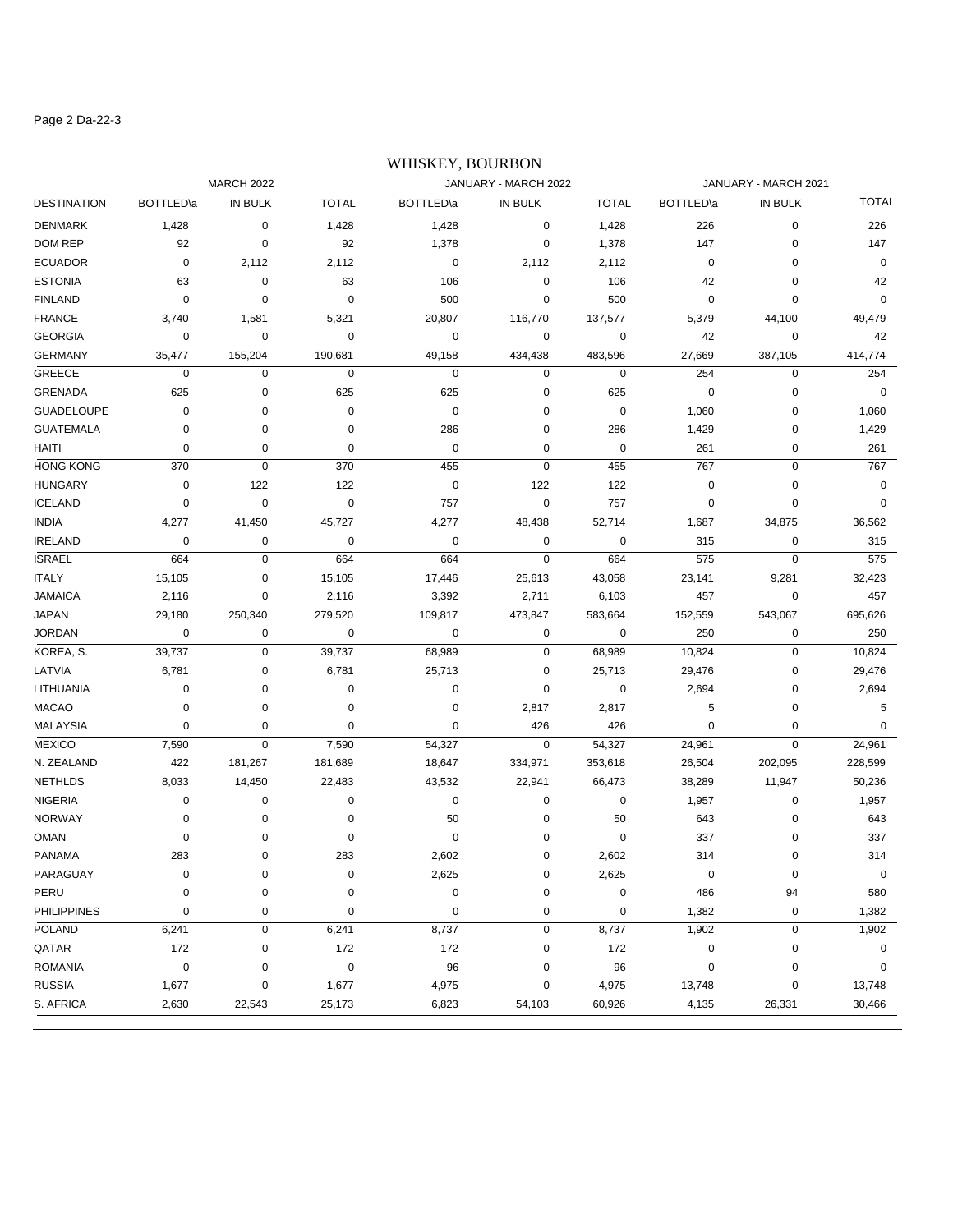#### Page 3 Da-22-3

# DESTINATION BOTTLED\a IN BULK TOTAL BOTTLED\a IN BULK TOTAL BOTTLED\a IN BULK TOTAL MARCH 2022 JANUARY - MARCH 2022 JANUARY - MARCH 2021 SINGAPORE 3,790 0 3,790 9,353 0 9,353 10,142 0 10,142 SINT MAARTEN 62 0 62 78 0 78 68 0 68 SLOVENIA 0 0 0 63 0 63 59 0 59 SPAIN 52,413 773,190 825,603 317,997 1,516,997 1,834,994 315 1,338,526 1,338,841 ST. LUCIA 368 0 368 507 0 507 656 0 656 SWEDEN 0 0 0 738 0 738 1,104 0 1,104 SWITZLD 0 0 0 147 0 147 1,608 0 1,608 TAIWAN 1,233 0 1,233 2,799 1,549 4,348 2,275 0 2,275 THAILAND 1,866 0 1,866 2,003 0 90 0 90 TURK & CAC. 11 0 11 54 0 54 8 0 8 TURKEY 786 0 786 3,226 0 3,226 1,389 0 1,389 U. A. E. 99 0 99 348 0 348 3,903 0 3,903 U. KINGDOM 50,092 42,501 92,593 152,052 127,881 279,933 128,150 203,432 331,582 UKRAINE 877 0 877 877 0 877 0 0 0 URUGUAY 4,071 0 4,071 4,207 0 4,207 0 0 0 VENEZUELA 0 0 0 0 0 0 119 0 119 VIETNAM 1,203 0 1,203 1,203 0 1,203 994 0 994 ZAMBIA 0 658 658 0 658 658 0 0 0 TOTAL 503,690 1,646,931 2,150,621 1,461,273 3,530,035 4,991,308 922,621 3,522,152 4,444,773

### WHISKEY, BOURBON

### WHISKEY, OTHER

|                    |                   | <b>MARCH 2022</b> |              |                  | JANUARY - MARCH 2022 |              |                   | JANUARY - MARCH 2021 |              |
|--------------------|-------------------|-------------------|--------------|------------------|----------------------|--------------|-------------------|----------------------|--------------|
| <b>DESTINATION</b> | <b>BOTTLED</b> \a | <b>IN BULK</b>    | <b>TOTAL</b> | <b>BOTTLED\a</b> | IN BULK              | <b>TOTAL</b> | <b>BOTTLED</b> \a | IN BULK              | <b>TOTAL</b> |
| <b>ALBANIA</b>     | 0                 | $\mathbf 0$       | $\Omega$     | 8,060            | 0                    | 8,060        | 3,208             | 0                    | 3,208        |
| <b>ANTIGUA</b>     | $\Omega$          | $\Omega$          | $\Omega$     | 25               | 0                    | 25           | $\Omega$          | 0                    | $\Omega$     |
| <b>ARGENTINA</b>   | 5,934             | 0                 | 5,934        | 11,869           | 0                    | 11,869       | 11,865            | 0                    | 11,865       |
| <b>ARUBA</b>       | 0                 | 0                 | $\Omega$     | 0                | $\mathbf 0$          | 0            | 572               | 0                    | 572          |
| <b>AUSTRALIA</b>   | 174,052           | 98,415            | 272,468      | 462,992          | 189,780              | 652,772      | 201,215           | 215,622              | 416,837      |
| <b>AUSTRIA</b>     | $\mathbf 0$       | $\mathbf 0$       | $\mathbf 0$  | 16,485           | 0                    | 16,485       | 5,624             | 0                    | 5,624        |
| <b>BAHAMAS</b>     | 169               | 0                 | 169          | 381              | 0                    | 381          | 144               | 127                  | 271          |
| <b>BARBADOS</b>    | 26                | 0                 | 26           | 294              | $\Omega$             | 294          | $\Omega$          | 0                    | $\Omega$     |
| <b>BELGIUM</b>     | 122               | 0                 | 122          | 122              | 0                    | 122          | 36,823            | 0                    | 36,823       |
| <b>BERMUDA</b>     | 0                 | 0                 | 0            | 0                | 0                    | 0            | 790               | 0                    | 790          |
| <b>BR VRGN IS</b>  | $\Omega$          | $\mathbf 0$       | $\Omega$     | 27               | $\mathbf 0$          | 27           | $\Omega$          | $\Omega$             | $\Omega$     |
| <b>BRAZIL</b>      | 132,725           | 0                 | 132,725      | 202,557          | $\mathbf 0$          | 202,557      | 179,157           | 18,287               | 197,445      |
| <b>BULGARIA</b>    | 5,636             | 0                 | 5,636        | 5,636            | 0                    | 5,636        | 9,577             | 0                    | 9,577        |
| CANADA             | 36,813            | 0                 | 36,813       | 68,851           | 0                    | 68,851       | 54,192            | 0                    | 54,192       |
| <b>CAYMAN IS</b>   | $\mathbf 0$       | 0                 | $\mathbf 0$  | 588              | 0                    | 588          | $\mathbf 0$       | 0                    | 0            |
| CHILE              | 34,389            | $\mathbf 0$       | 34,389       | 99,851           | $\mathbf 0$          | 99,851       | 69,347            | 0                    | 69,347       |
| <b>CHINA</b>       | 4,714             | 0                 | 4,714        | 64,157           | 0                    | 64,157       | 77,905            | 0                    | 77,905       |
| <b>COLOMBIA</b>    | 10,359            | 0                 | 10,359       | 17,611           | 0                    | 17,611       | 7,730             | 0                    | 7,730        |
| <b>COSTA RICA</b>  | 0                 | 0                 | $\Omega$     | 812              | 0                    | 812          | 879               | 0                    | 879          |
| <b>CROATIA</b>     | 1,770             | 0                 | 1,770        | 10,437           | 0                    | 10,437       | 5,686             | 0                    | 5,686        |
| <b>CURACAO</b>     | 652               | $\mathbf 0$       | 652          | 907              | $\mathbf 0$          | 907          | 243               | 0                    | 243          |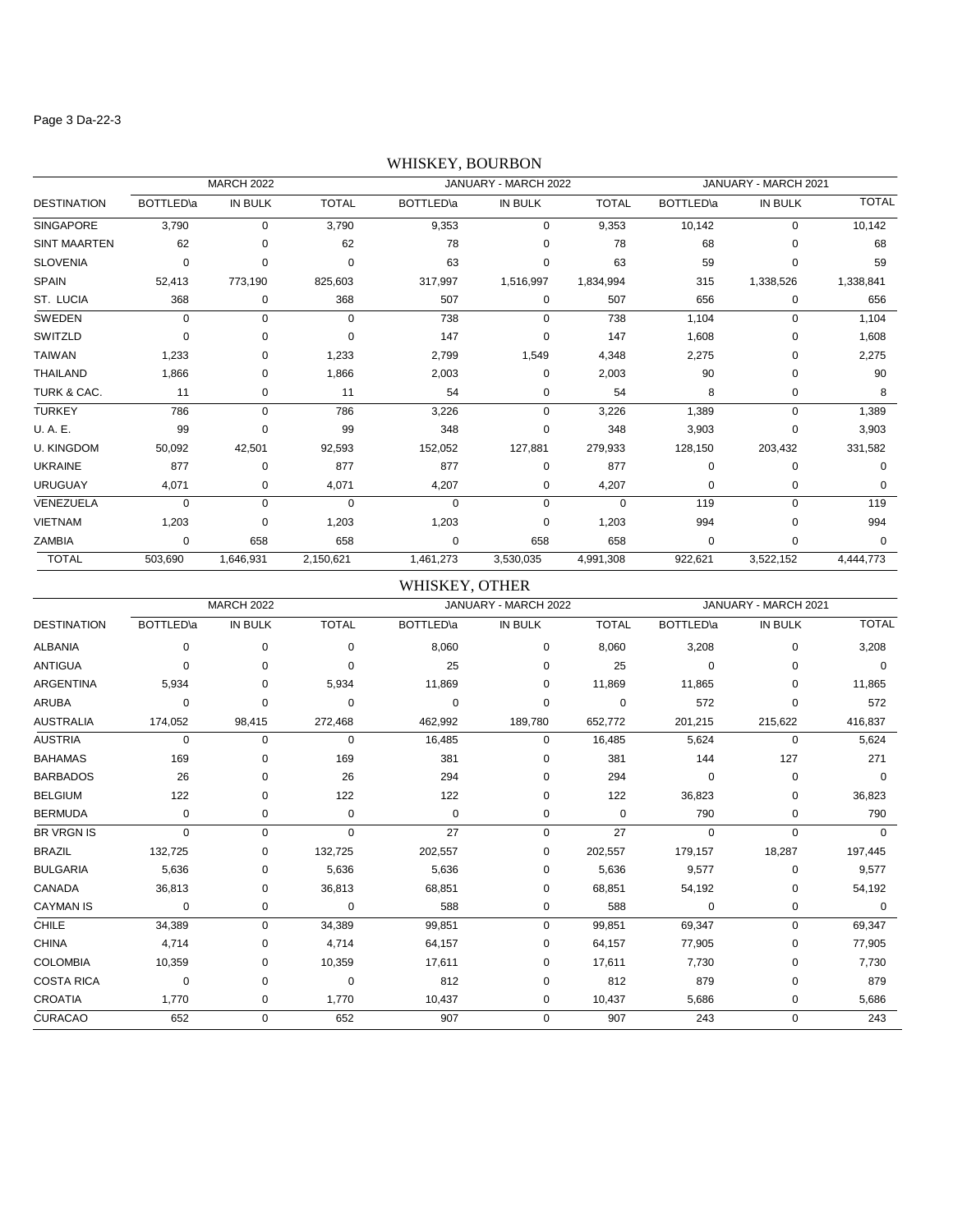### Page 4 Da-22-3

# WHISKEY, OTHER

| <b>MARCH 2022</b>  |                   |             | JANUARY - MARCH 2022 |                   |             |              | JANUARY - MARCH 2021 |         |              |
|--------------------|-------------------|-------------|----------------------|-------------------|-------------|--------------|----------------------|---------|--------------|
| <b>DESTINATION</b> | <b>BOTTLED</b> \a | IN BULK     | <b>TOTAL</b>         | <b>BOTTLED</b> \a | IN BULK     | <b>TOTAL</b> | <b>BOTTLED</b> \a    | IN BULK | <b>TOTAL</b> |
| <b>CYPRUS</b>      | 0                 | 0           | $\pmb{0}$            | 4,229             | $\mathbf 0$ | 4,229        | 1,807                | 0       | 1,807        |
| <b>CZECH REP</b>   | 8,471             | 0           | 8,471                | 23,422            | $\mathbf 0$ | 23,422       | 7,739                | 0       | 7,739        |
| <b>DENMARK</b>     | 7,409             | 0           | 7,409                | 29,393            | $\mathbf 0$ | 29,393       | 13,678               | 0       | 13,678       |
| <b>DOM REP</b>     | 18,077            | 0           | 18,077               | 22,822            | 2,493       | 25,315       | 1,978                | 0       | 1,978        |
| EL SLVADR          | 1,384             | $\pmb{0}$   | 1,384                | 1,457             | $\pmb{0}$   | 1,457        | 547                  | 0       | 547          |
| <b>ESTONIA</b>     | 4,126             | 0           | 4,126                | 9,823             | $\mathbf 0$ | 9,823        | 6,075                | 0       | 6,075        |
| <b>FINLAND</b>     | 0                 | 0           | $\pmb{0}$            | 25,862            | 0           | 25,862       | 1,544                | 0       | 1,544        |
| FR GUIANA          | 1,300             | 0           | 1,300                | 1,300             | 0           | 1,300        | 1,500                | 0       | 1,500        |
| <b>FRANCE</b>      | 83,944            | $\mathbf 0$ | 83,944               | 344,239           | 0           | 344,239      | 591,137              | 145,111 | 736,248      |
| <b>GEORGIA</b>     | 0                 | $\pmb{0}$   | $\mathbf 0$          | 1,677             | $\mathbf 0$ | 1,677        | 8,400                | 0       | 8,400        |
| <b>GERMANY</b>     | 129,528           | 14,600      | 144,127              | 523,056           | 14,600      | 537,656      | 573,674              | 7,098   | 580,772      |
| <b>GREECE</b>      | 2,790             | 0           | 2,790                | 24,887            | $\pmb{0}$   | 24,887       | 36,334               | 0       | 36,334       |
| <b>GRENADA</b>     | 27                | 0           | 27                   | 101               | 0           | 101          | 0                    | 0       | $\mathbf 0$  |
| <b>GUATEMALA</b>   | 1,103             | 0           | 1,103                | 1,103             | 0           | 1,103        | 0                    | 0       | $\mathbf 0$  |
| HAITI              | 739               | $\pmb{0}$   | 739                  | 2,437             | $\pmb{0}$   | 2,437        | 2,730                | 0       | 2,730        |
| <b>HONG KONG</b>   | 11,933            | 0           | 11,933               | 16,705            | $\pmb{0}$   | 16,705       | 6,662                | 0       | 6,662        |
| <b>HUNGARY</b>     | 13,778            | 0           | 13,778               | 24,492            | $\pmb{0}$   | 24,492       | 15,396               | 0       | 15,396       |
| <b>ICELAND</b>     | 0                 | $\pmb{0}$   | $\mathbf 0$          | 1,522             | $\mathbf 0$ | 1,522        | 0                    | 0       | $\mathbf 0$  |
| <b>INDIA</b>       | 19,793            | 1,255       | 21,047               | 38,433            | 7,942       | 46,375       | 14,938               | 0       | 14,938       |
| <b>IRELAND</b>     | 0                 | $\pmb{0}$   | $\pmb{0}$            | 30                | $\mathbf 0$ | 30           | 18,191               | 0       | 18,191       |
| <b>ISRAEL</b>      | 9,772             | 0           | 9,772                | 14,527            | $\mathbf 0$ | 14,527       | 14,456               | 0       | 14,456       |
| <b>ITALY</b>       | 14,142            | 0           | 14,142               | 22,123            | $\mathbf 0$ | 22,123       | 35,832               | 0       | 35,832       |
| <b>JAMAICA</b>     | 0                 | $\pmb{0}$   | $\pmb{0}$            | 380               | 1,046       | 1,427        | 658                  | 0       | 658          |
| <b>JAPAN</b>       | 95,849            | 5,171       | 101,020              | 211,307           | 6,112       | 217,419      | 177,780              | 17,171  | 194,951      |
| <b>KAZAKHSTN</b>   | 2,693             | $\pmb{0}$   | 2,693                | 2,693             | $\mathbf 0$ | 2,693        | $\pmb{0}$            | 0       | $\mathbf 0$  |
| KOREA, S.          | 12,249            | 13          | 12,262               | 47,986            | 13          | 47,999       | 31,643               | 0       | 31,643       |
| LATVIA             | 79,288            | 0           | 79,288               | 244,037           | $\mathbf 0$ | 244,037      | 96,260               | 0       | 96,260       |
| LITHUANIA          | 7,392             | 0           | 7,392                | 23,943            | $\mathbf 0$ | 23,943       | 8,989                | 0       | 8,989        |
| <b>MALAYSIA</b>    | 2,409             | 0           | 2,409                | 2,409             | 0           | 2,409        | 0                    | 0       | $\mathbf 0$  |
| <b>MALTA</b>       | 0                 | $\pmb{0}$   | $\mathbf 0$          | 2,951             | $\mathbf 0$ | 2,951        | 2,247                | 0       | 2,247        |
| <b>MARTINQ</b>     | 0                 | $\pmb{0}$   | 0                    | 1,720             | 0           | 1,720        | 0                    | 0       | $\mathbf 0$  |
| <b>MEXICO</b>      | 3,656             | 14,811      | 18,467               | 7,197             | 66,295      | 73,492       | 1,951                | 29,272  | 31,223       |
| <b>MICRONS</b>     | 82                | 0           | 82                   | 82                | $\pmb{0}$   | 82           | 557                  | 0       | 557          |
| <b>MOROCCO</b>     | 0                 | 0           | $\mathbf 0$          | 12,280            | 0           | 12,280       | 3,694                | 0       | 3,694        |
| N. ZEALAND         | 30,159            | $\pmb{0}$   | 30,159               | 57,173            | 15,422      | 72,595       | 14,274               | 11,372  | 25,646       |
| <b>NETHLDS</b>     | 8,488             | 226,437     | 234,925              | 32,376            | 477,329     | 509,705      | 46,839               | 81,952  | 128,792      |
| <b>NICARAGUA</b>   | 0                 | 95          | 95                   | $\pmb{0}$         | 95          | 95           | 0                    | 0       | 0            |
| <b>NIGERIA</b>     | 0                 | 0           | $\pmb{0}$            | 817               | 0           | 817          | 27,442               | 0       | 27,442       |
| <b>NORWAY</b>      | 2,077             | 0           | 2,077                | 14,607            | $\pmb{0}$   | 14,607       | 4,217                | 0       | 4,217        |
| <b>OMAN</b>        | 0                 | 0           | $\pmb{0}$            | 10,482            | $\pmb{0}$   | 10,482       | 1,472                | 0       | 1,472        |
| <b>PANAMA</b>      | 1,949             | 0           | 1,949                | 10,905            | $\pmb{0}$   | 10,905       | 8,005                | 0       | 8,005        |
| PARAGUAY           | 0                 | 0           | 0                    | 12,290            | $\pmb{0}$   | 12,290       | 4,575                | 0       | 4,575        |
| PERU               | 0                 | 0           | 0                    | 3,909             | 0           | 3,909        | 0                    | 0       | 0            |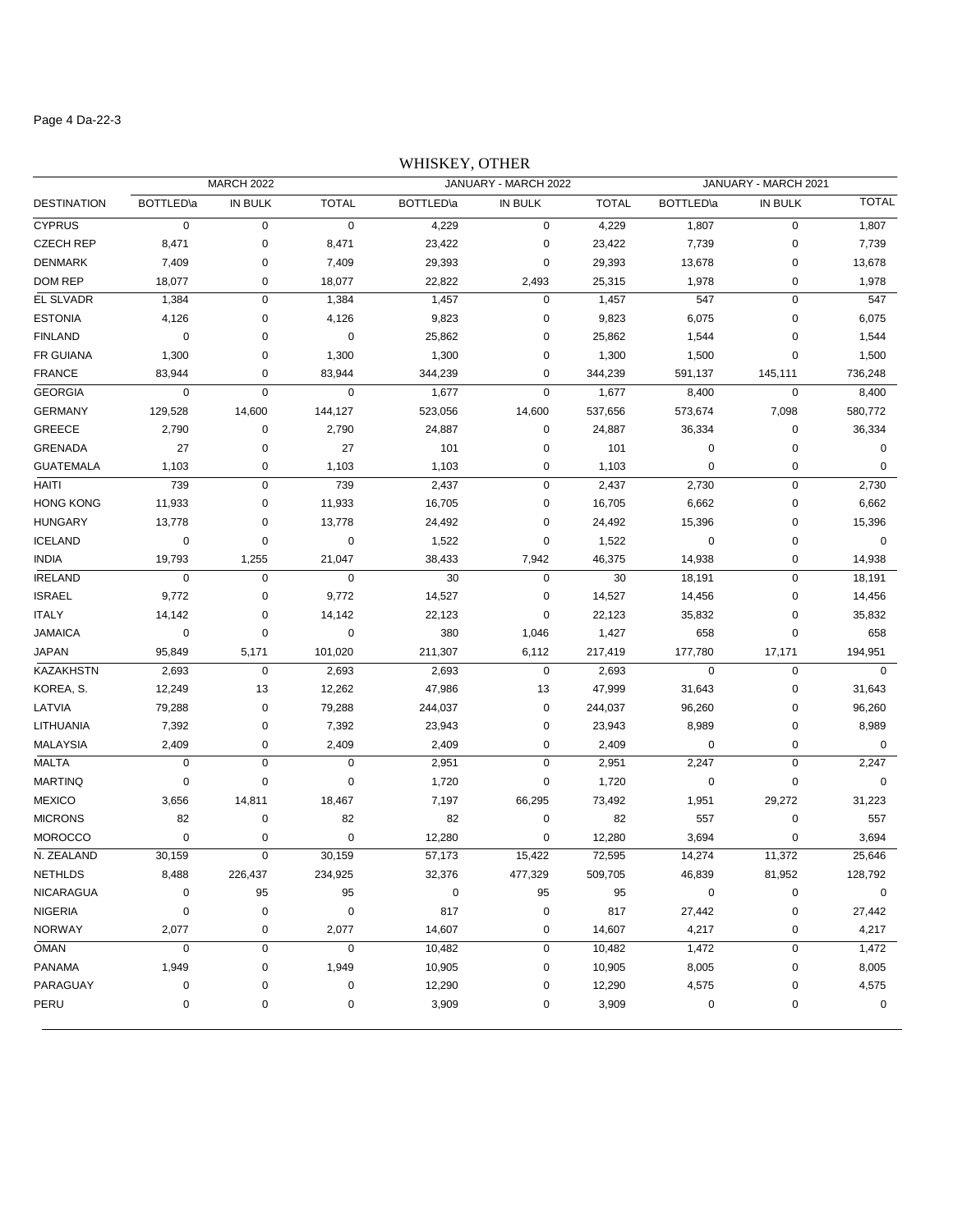#### Page 5 Da-22-3

# DESTINATION BOTTLED\a IN BULK TOTAL BOTTLED\a IN BULK TOTAL BOTTLED\a IN BULK TOTAL MARCH 2022 JANUARY - MARCH 2022 JANUARY - MARCH 2021 PHILIPPINES 256 0 256 9,923 0 9,923 21,184 0 21,184 POLAND 130,232 0 130,232 161,876 0 161,876 223,752 0 223,752 PORTUGAL 0 0 0 3,720 0 3,720 1,065 0 1,065 QATAR 4,352 0 4,352 4,352 0 4,352 0 0 0 ROMANIA 23,756 0 23,756 53,815 0 53,815 39,693 0 39,693 RUSSIA 0 0 0 200 0 200 0 0 0 S. AFRICA 25,784 5,865 31,648 65,388 5,865 71,252 100,002 5,805 105,808 SERBIA 0 0 0 491 0 491 1,787 0 1,787 SINGAPORE 14,024 0 14,024 26,851 274 27,126 28,947 0 28,947 SINT MAARTEN 195 0 195 3,754 0 3,754 486 869 1,354 SLOVAKIA 5,199 0 5,199 24,380 0 24,380 6,261 0 6,261 SLOVENIA 3,000 0 3,000 16,354 0 16,354 3,394 0 3,394 SPAIN 170,911 0 170,911 177,824 0 177,824 62,459 0 62,459 SRI LANKA 0 0 0 21 0 21 0 0 0 ST. LUCIA 0 0 0 248 0 248 167 0 167 SWEDEN 3,622 0 3,622 10,344 0 10,344 6,411 0 6,411 SWITZLD 3,246 0 3,246 27,522 0 27,522 19,735 0 19,735 TAIWAN 3,797 1,944 5,741 9,313 2,837 12,150 2,460 0 2,460 THAILAND 0 0 0 4,800 0 4,800 820 0 820 TRINIDAD 388 0 388 388 0 388 879 0 879 TURK & CAC. 0 0 0 0 25 25 0 0 0 TURKEY 149,066 0 149,066 195,231 0 195,231 17,278 0 17,278 U. A. E. 56,186 0 56,186 99,020 0 99,020 41,719 0 41,719 U. KINGDOM 136,306 0 136,306 758,753 0 758,753 534,458 2,241 536,699 URUGUAY 17,194 0 17,194 23,498 0 23,498 11,496 0 11,496 VENEZUELA 28,747 0 28,747 37,144 0 37,144 5,059 102 5,161 VIETNAM 190 0 190 190 0 190 47 0 47 TOTAL 1,758,420 368,606 2,127,026 4,520,248 790,129 5,310,377 3,577,738 535,030 4,112,769

### WHISKEY, OTHER

|                    |           |                   |              | <b>RUM</b>  |                      |              |                   |                      |              |
|--------------------|-----------|-------------------|--------------|-------------|----------------------|--------------|-------------------|----------------------|--------------|
|                    |           | <b>MARCH 2022</b> |              |             | JANUARY - MARCH 2022 |              |                   | JANUARY - MARCH 2021 |              |
| <b>DESTINATION</b> | BOTTLED\a | IN BULK           | <b>TOTAL</b> | BOTTLED\a   | IN BULK              | <b>TOTAL</b> | <b>BOTTLED</b> \a | IN BULK              | <b>TOTAL</b> |
| ANGUILLA           | $\Omega$  | 0                 | $\Omega$     | 155         | 0                    | 155          | $\Omega$          | 0                    | 0            |
| <b>AUSTRALIA</b>   | 22,977    | 0                 | 22,977       | 55,337      | 8,231                | 63,568       | 45,574            | 14,909               | 60,483       |
| <b>AUSTRIA</b>     | 0         | 0                 | 0            | 0           | 0                    | $\Omega$     | 290               | 0                    | 290          |
| <b>BAHAMAS</b>     | 5,283     | 0                 | 5,283        | 5,283       | 864                  | 6,147        | 0                 | 0                    | 0            |
| <b>BAHRAIN</b>     | 1,629     | 0                 | 1,629        | 1,629       | 0                    | 1,629        | $\mathbf 0$       | 0                    | 0            |
| <b>BERMUDA</b>     | 0         | 0                 | 0            | $\mathbf 0$ | 0                    | 0            | 180               | 0                    | 180          |
| <b>BR VRGN IS</b>  | 0         | 571               | 571          | 1,451       | 758                  | 2,210        | 92                | 237                  | 329          |
| CANADA             | 75,670    | 30,826            | 106,495      | 169,399     | 79,780               | 249,179      | 121,663           | 86,260               | 207,923      |
| <b>CAYMAN IS</b>   | 528       | 110               | 639          | 1,060       | 110                  | 1,171        | 430               | 0                    | 430          |
| <b>CHINA</b>       | 2,225     | 0                 | 2,225        | 8,193       | 0                    | 8,193        | 14,619            | 0                    | 14,619       |
| <b>COLOMBIA</b>    | 0         | 0                 | 0            | $\mathbf 0$ | 0                    | 0            | 1,640             | 0                    | 1,640        |
| <b>COSTA RICA</b>  | 2,149     | 0                 | 2,149        | 2,149       | 0                    | 2,149        | 0                 | 0                    | 0            |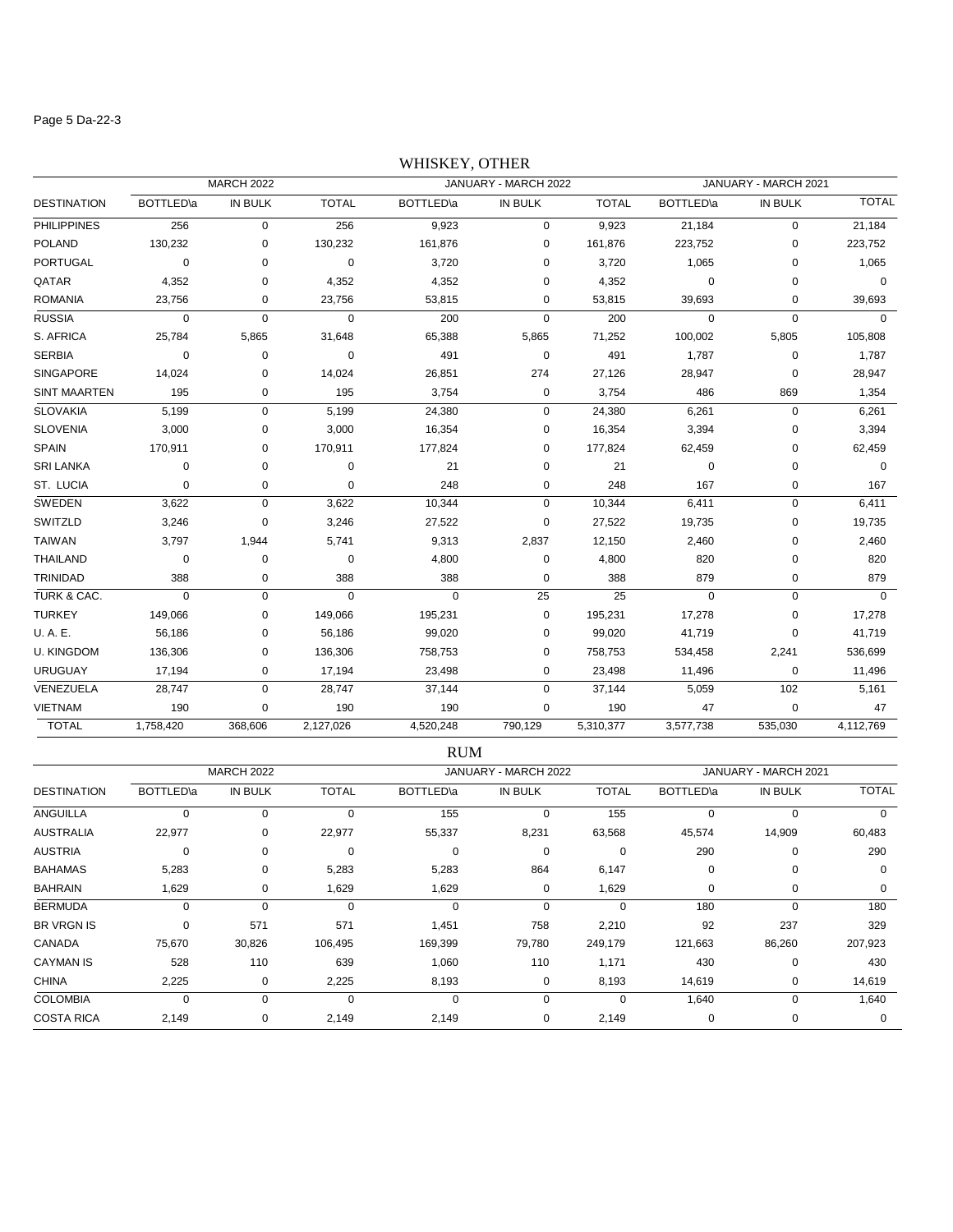### Page 6 Da-22-3

|                    |                   |                   |              | <b>RUM</b>        |                      |              |                   |                      |              |
|--------------------|-------------------|-------------------|--------------|-------------------|----------------------|--------------|-------------------|----------------------|--------------|
|                    |                   | <b>MARCH 2022</b> |              |                   | JANUARY - MARCH 2022 |              |                   | JANUARY - MARCH 2021 |              |
| <b>DESTINATION</b> | <b>BOTTLED</b> \a | IN BULK           | <b>TOTAL</b> | <b>BOTTLED</b> \a | IN BULK              | <b>TOTAL</b> | <b>BOTTLED</b> \a | IN BULK              | <b>TOTAL</b> |
| <b>CURACAO</b>     | 286               | $\mathsf 0$       | 286          | 416               | $\mathbf 0$          | 416          | 821               | $\mathbf 0$          | 821          |
| <b>CZECH REP</b>   | $\mathbf 0$       | $\mathbf 0$       | 0            | $\mathbf 0$       | $\mathbf 0$          | $\mathbf 0$  | 735               | 0                    | 735          |
| <b>DENMARK</b>     | $\mathbf 0$       | 0                 | $\mathbf 0$  | $\mathbf 0$       | 0                    | $\mathbf 0$  | 144               | 0                    | 144          |
| <b>DOM REP</b>     | 972               | $\mathbf 0$       | 972          | 972               | 0                    | 972          | $\mathbf 0$       | $\mathbf 0$          | $\mathbf 0$  |
| <b>FRANCE</b>      | 0                 | 0                 | 0            | $\pmb{0}$         | 440                  | 440          | 0                 | 440                  | 440          |
| <b>GERMANY</b>     | $\mathbf 0$       | $\pmb{0}$         | $\mathbf 0$  | $\pmb{0}$         | $\pmb{0}$            | $\pmb{0}$    | 2,281             | 511                  | 2,793        |
| <b>GUATEMALA</b>   | $\mathbf 0$       | $\mathbf 0$       | $\mathbf 0$  | $\mathbf 0$       | 0                    | $\mathbf 0$  | $\mathbf 0$       | 38,035               | 38,035       |
| <b>HONDURAS</b>    | 89                | 0                 | 89           | 89                | 0                    | 89           | $\mathbf 0$       | $\mathbf 0$          | $\mathbf 0$  |
| <b>HONG KONG</b>   | $\mathbf 0$       | $\mathbf 0$       | 0            | 558               | 0                    | 558          | $\mathbf 0$       | 0                    | $\mathbf 0$  |
| <b>ITALY</b>       | $\mathbf 0$       | 837,287           | 837,287      | 959               | 1,694,442            | 1,695,400    | 0                 | 0                    | $\mathbf 0$  |
| <b>JAMAICA</b>     | $\mathbf 0$       | $\pmb{0}$         | $\mathbf 0$  | 317               | $\pmb{0}$            | 317          | 37                | $\mathsf 0$          | 37           |
| <b>JAPAN</b>       | 3,426             | 0                 | 3,426        | 12,567            | $\mathbf 0$          | 12,567       | 6,500             | 3,419                | 9,919        |
| KOREA, S.          | 6,365             | $\pmb{0}$         | 6,365        | 7,963             | $\pmb{0}$            | 7,963        | 198               | $\pmb{0}$            | 198          |
| LATVIA             | 5,859             | $\mathbf 0$       | 5,859        | 12,661            | 0                    | 12,661       | 1,342             | $\mathbf 0$          | 1,342        |
| <b>MEXICO</b>      | 2,790             | 70,106            | 72,896       | 6,816             | 181,295              | 188,111      | 2,790             | 107,724              | 110,514      |
| <b>MICRONS</b>     | 1,628             | $\pmb{0}$         | 1,628        | 4,347             | $\mathbf 0$          | 4,347        | 2,673             | 0                    | 2,673        |
| N. ZEALAND         | 4,273             | $\mathbf 0$       | 4,273        | 4,406             | 0                    | 4,406        | 2,137             | 315                  | 2,453        |
| <b>NETHLDS</b>     | 15,824            | 1,282             | 17,106       | 17,570            | 22,267               | 39,837       | 1,501             | 681                  | 2,181        |
| <b>NIGERIA</b>     | $\mathbf 0$       | 230               | 230          | 0                 | 230                  | 230          | $\mathbf 0$       | 540                  | 540          |
| <b>OMAN</b>        | $\mathbf 0$       | 868               | 868          | 279               | 868                  | 1,147        | 668               | 0                    | 668          |
| <b>PANAMA</b>      | 9,728             | 0                 | 9,728        | 20,043            | 0                    | 20,043       | 4,596             | 1,728                | 6,324        |
| PERU               | $\mathbf 0$       | $\mathbf 0$       | 0            | 404               | 0                    | 404          | $\mathbf 0$       | $\mathbf 0$          | $\mathbf 0$  |
| <b>PHILIPPINES</b> | $\mathbf 0$       | $\mathbf 0$       | 0            | 0                 | 0                    | $\mathbf 0$  | 24                | 0                    | 24           |
| <b>POLAND</b>      | $\mathbf 0$       | $\mathbf 0$       | $\mathbf 0$  | 266               | 0                    | 266          | $\mathbf 0$       | $\mathbf 0$          | $\mathbf 0$  |
| <b>RUSSIA</b>      | $\mathbf 0$       | $\mathbf 0$       | $\mathbf 0$  | 5,136             | $\mathbf 0$          | 5,136        | $\mathbf 0$       | 0                    | $\mathbf 0$  |
| <b>SINGAPORE</b>   | $\Omega$          | $\mathbf 0$       | $\mathbf 0$  | $\mathbf 0$       | $\mathbf 0$          | $\mathbf 0$  | 691               | $\mathbf 0$          | 691          |
| ST KTS & NEVI      | $\mathbf 0$       | 0                 | 0            | 425               | 0                    | 425          | 193               | 0                    | 193          |
| <b>ST VINCENT</b>  | $\Omega$          | 0                 | $\mathbf 0$  | 0                 | 0                    | $\mathbf 0$  | 40                | 0                    | 40           |
| SWITZLD            | 0                 | $\mathbf 0$       | 0            | 0                 | 0                    | 0            | 465               | 0                    | 465          |
| <b>TAIWAN</b>      | 790               | $\pmb{0}$         | 790          | 821               | 0                    | 821          | $\mathbf 0$       | 0                    | $\mathbf 0$  |
| TURK & CAC.        | 127               | $\pmb{0}$         | 127          | 127               | $\pmb{0}$            | 127          | $\mathbf 0$       | $\mathsf 0$          | $\mathbf 0$  |
| U.A.E.             | $\mathbf 0$       | $\mathbf 0$       | $\mathbf 0$  | $\mathbf 0$       | $\mathbf 0$          | $\mathbf 0$  | 918               | $\mathbf 0$          | 918          |
| <b>U. KINGDOM</b>  | 2,191             | 0                 | 2,191        | 2,191             | 0                    | 2,191        | 6,230             | 2,208                | 8,438        |
| <b>URUGUAY</b>     | 114               | 0                 | 114          | 114               | 0                    | 114          | $\mathbf 0$       | 0                    | $\mathbf 0$  |
| VENEZUELA          | $\Omega$          | $\Omega$          | $\mathbf 0$  | $\mathbf 0$       | $\Omega$             | $\Omega$     | 80                | $\Omega$             | 80           |

| TOTAL | 164,922 | 941.280 | ,106,202 | 344,103 | .989,287 | 2,333,390 | 219,550 | 257,007 | 476,558 |
|-------|---------|---------|----------|---------|----------|-----------|---------|---------|---------|
|       |         |         |          | BRANDY  |          |           |         |         |         |

|                    | <b>MARCH 2022</b> | JANUARY - MARCH 2022 | JANUARY - MARCH 2021 |
|--------------------|-------------------|----------------------|----------------------|
| <b>DESTINATION</b> | <b>TOTAL</b>      | <b>TOTAL</b>         | <b>TOTAL</b>         |
| <b>ANTIGUA</b>     |                   | 51                   | $\Omega$             |
| <b>AUSTRALIA</b>   | 443               | 1,156                | 2,078                |
| <b>BAHAMAS</b>     |                   |                      | 3,970                |
| <b>BAHRAIN</b>     |                   | 1.119                | 0                    |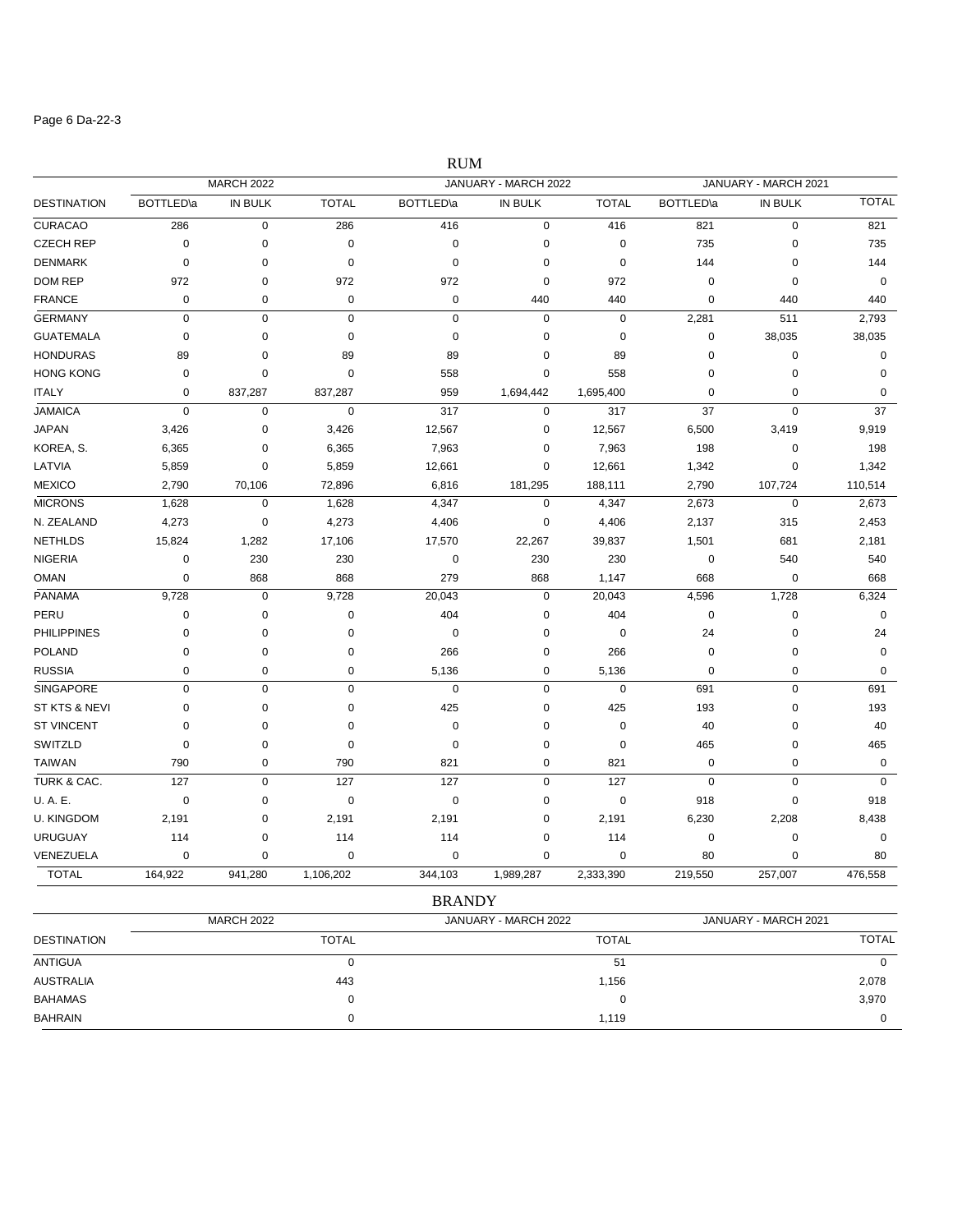#### Page 7 Da-22-3

# DESTINATION TOTAL TOTAL TOTAL MARCH 2022 JANUARY - MARCH 2022 JANUARY - MARCH 2021 BR VRGN IS  $\qquad \qquad 0 \qquad \qquad 0 \qquad \qquad 0 \qquad \qquad 0 \qquad \qquad 174$ CANADA 848 3,367 2,956  $CAYMAN IS$  0 COSTA RICA 0 0 99 CURACAO 0 0 48  $\rm{DOM}\,REP$  . The set of the set of the set of the set of the set of the set of the set of the set of the set of the set of the set of the set of the set of the set of the set of the set of the set of the set of the set of  $476$  BL SLVADR and the contract of  $476$  density  $476$  density  $476$  density  $476$  density  $476$  density  $476$  density  $476$  density  $476$  density  $476$  density  $476$  density  $476$  density  $476$  density  $476$  density  $47$ FRANCE 1,956 7,013 0 GERMANY 1,999 2,099 0 GUADELOUPE 0 240 0 GUYANA 0 0 128  $\sim$  HONG KONG  $\sim$  902  $17$  ISRAEL to the contract of the contract of the contract of the contract of the contract of the contract of the contract of the contract of the contract of the contract of the contract of the contract of the contract o ITALY  $\qquad \qquad 0 \qquad \qquad 0 \qquad \qquad 0 \qquad \qquad 3,994$ JAMAICA 1,961 2,797 472 JAPAN 217 253 6,180 KOREA, S. 531 531 0 MONGOLIA 0 904 0 NETHLDS 1,640 1,640 6,913  $N$ ORWAY 0 4,175 0 4,175 0 4  $\rightarrow$  0 6 4,175 0 4  $\rightarrow$  0 6 4  $\rightarrow$  0 6  $\rightarrow$  0 6  $\rightarrow$  0 6  $\rightarrow$  0 6  $\rightarrow$  0 6  $\rightarrow$  0 6  $\rightarrow$  0 6  $\rightarrow$  0 6  $\rightarrow$  0 6  $\rightarrow$  0 6  $\rightarrow$  0 6  $\rightarrow$  0 6  $\rightarrow$  0 6  $\rightarrow$  0 6  $\rightarrow$  0 6  $\rightarrow$  0 6  $\rightarrow$  0 6  $\rightarrow$  0 6 OMAN 1,465 3,455 PANAMA 0 0 1,228 PHILIPPINES 0 168 0 POLAND 0 0 732 SINT MAARTEN 0 0 298 ST. LUCIA 0 0 91 SWEDEN 0 0 732 THAILAND 0 65 406  $505$  0  $505$  0  $505$  0  $505$  0  $505$  0  $505$  0  $505$  0  $505$  0  $505$  0  $505$  0  $505$  0  $505$  0  $505$  0  $505$  0  $505$  0  $505$  0  $505$  0  $505$  0  $505$  0  $505$  0  $505$  0  $505$  0  $505$  0  $505$  0  $505$  0  $505$  0  $505$  0  $505$ U. A. E. 0 4,585 0 U. KINGDOM 8,018 16,492 28,081 URUGUAY 0 0 41 venezuela di secolo di secolo di secolo di secolo di secolo di secolo di secolo di secolo di secolo di secolo d

BRANDY

TOTAL 20,501 53,439 63,192 GIN

| <b>DESTINATION</b> | <b>MARCH 2022</b> | JANUARY - MARCH 2022 | JANUARY - MARCH 2021 |
|--------------------|-------------------|----------------------|----------------------|
|                    | <b>TOTAL</b>      | <b>TOTAL</b>         | <b>TOTAL</b>         |
| ANTIGUA            | 697               | 742                  | O                    |
| ARUBA              | 0                 |                      | 162                  |
| <b>AUSTRALIA</b>   | 43                | 3,936                | 2,795                |
| BAHAMAS            | 11,202            | 18,721               | 12,351               |
| <b>BARBADOS</b>    | 0                 | 179                  | 0                    |
| <b>BERMUDA</b>     | O                 |                      | 2,079                |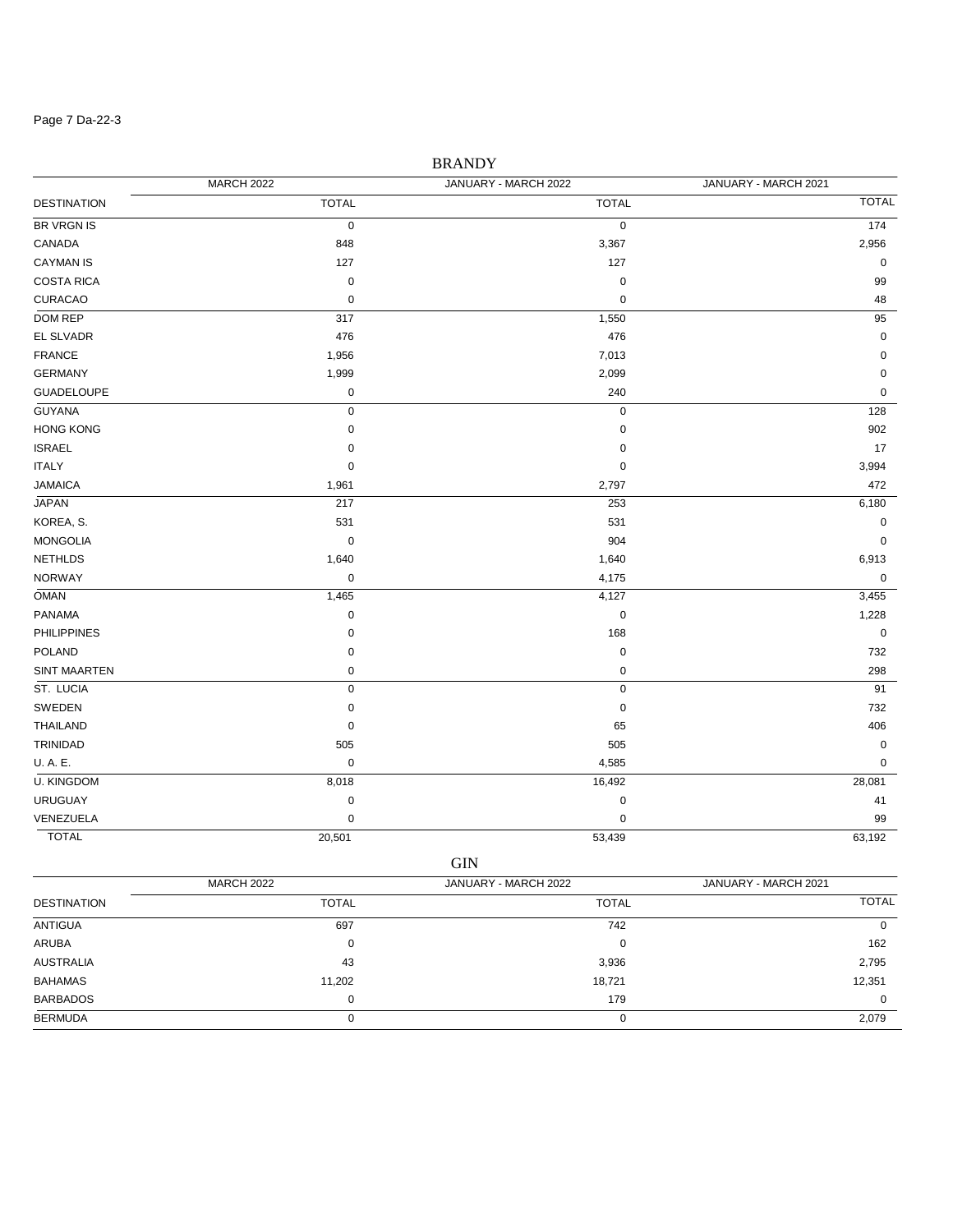### Page 8 Da-22-3

|                    | <b>MARCH 2022</b> | JANUARY - MARCH 2022 | JANUARY - MARCH 2021 |
|--------------------|-------------------|----------------------|----------------------|
| <b>DESTINATION</b> | <b>TOTAL</b>      | <b>TOTAL</b>         | <b>TOTAL</b>         |
| <b>BRAZIL</b>      | $\pmb{0}$         | 0                    | 2,528                |
| CANADA             | 14,382            | 58,391               | 80,356               |
| <b>CAYMAN IS</b>   | 491               | 491                  | $\mathbf 0$          |
| <b>CHINA</b>       | $\pmb{0}$         | 269                  | 228                  |
| <b>CZECH REP</b>   | $\mathbf 0$       | $\mathbf 0$          | 447                  |
| DOM REP            | 578               | 578                  | 365                  |
| <b>FRANCE</b>      | 1,256             | 1,256                | $\mathbf 0$          |
| <b>GRENADA</b>     | 384               | 689                  | $\pmb{0}$            |
| <b>GUADELOUPE</b>  | $\pmb{0}$         | $\boldsymbol{0}$     | 1,508                |
| <b>GUATEMALA</b>   | $\pmb{0}$         | 865                  | $\mathbf 0$          |
| <b>HONG KONG</b>   | $\mathbf 0$       | 6,933                | 1,674                |
| <b>INDIA</b>       | 765               | 765                  | $\mathbf 0$          |
| <b>ITALY</b>       | $\pmb{0}$         | 128                  | $\mathbf 0$          |
| <b>JAMAICA</b>     | $\pmb{0}$         | 1,570                | $\mathbf 0$          |
| <b>JAPAN</b>       | 365               | 928                  | 10,610               |
| <b>JORDAN</b>      | $\pmb{0}$         | $\mathbf 0$          | 690                  |
| KOREA, S.          | 4,331             | 6,841                | 1,996                |
| LATVIA             | $\mathbf 0$       | $\mathbf 0$          | 548                  |
| <b>MEXICO</b>      | 6,228             | 14,102               | 151                  |
| N. ZEALAND         | $\pmb{0}$         | 1,981                | 713                  |
| <b>NETHLDS</b>     | 8,748             | 15,280               | 22,539               |
| OMAN               | $\mathbf 0$       | 634                  | $\mathbf 0$          |
| PANAMA             | 1,503             | 3,079                | 15,082               |
| <b>PHILIPPINES</b> | $\pmb{0}$         | 1,100                | 0                    |
| SINGAPORE          | 380               | 1,398                | 949                  |
| SPAIN              | 87,462            | 183,081              | 28,676               |
| ST. LUCIA          | $\mathbf 0$       | 51                   | $\mathbf 0$          |
| <b>TAIWAN</b>      | $\mathbf 0$       | 5,500                | $\mathbf 0$          |
| TRINIDAD           | $\pmb{0}$         | $\pmb{0}$            | 24                   |
| <b>TURKEY</b>      | 974               | 974                  | $\mathbf 0$          |
| <b>U. KINGDOM</b>  | 10,848            | 39,890               | 25,596               |
| <b>TOTAL</b>       | 150,636           | 370,351              | 212,066              |

|                    |                   | <b>VODKA</b>         |                      |
|--------------------|-------------------|----------------------|----------------------|
|                    | <b>MARCH 2022</b> | JANUARY - MARCH 2022 | JANUARY - MARCH 2021 |
| <b>DESTINATION</b> | <b>TOTAL</b>      | <b>TOTAL</b>         | <b>TOTAL</b>         |
| <b>ANTIGUA</b>     | 901               | 1,403                | 428                  |
| ARUBA              | 101               | 114                  | 0                    |
| <b>AUSTRALIA</b>   | 5,203             | 13,617               | 28,569               |
| <b>BAHAMAS</b>     | 9,858             | 14,331               | 22,733               |
| <b>BAHRAIN</b>     | 0                 | 2,191                | 0                    |
| <b>BARBADOS</b>    | 948               | 1,176                | 284                  |
| <b>BERMUDA</b>     | 0                 | 1,034                | 6,003                |
| <b>BR VRGN IS</b>  | 0                 | 410                  | 494                  |

GIN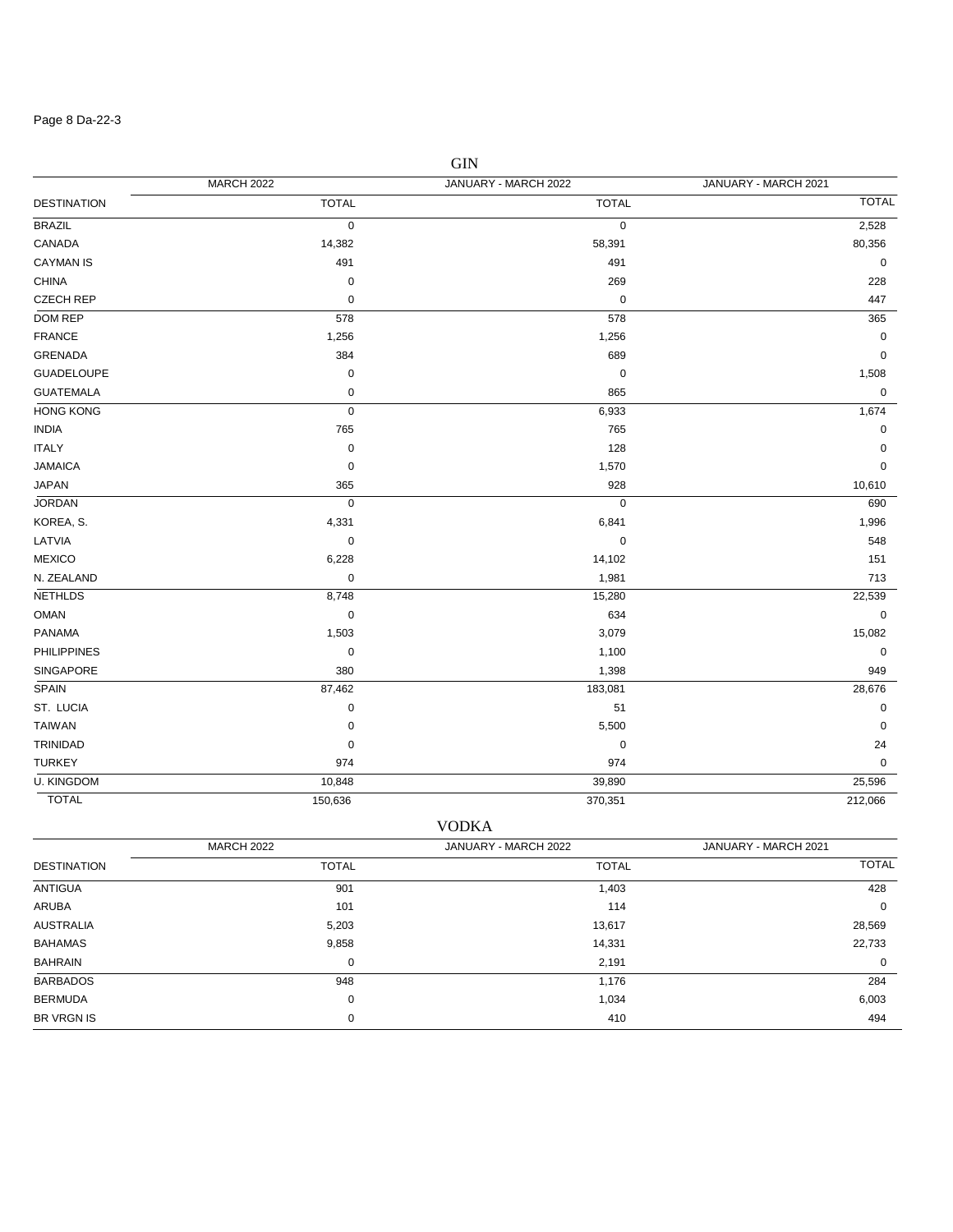#### Page 9 Da-22-3

# DESTINATION TOTAL TOTAL TOTAL MARCH 2022 JANUARY - MARCH 2022 JANUARY - MARCH 2021 CANADA 86,622 218,846 254,585  $C$ AYMAN IS  $21$   $21$   $21$   $22$   $2566$ CHILE 4,424 10,503 0 CHINA 0 2,819 6,393 COLOMBIA 2,880 2,880 4,691  $\text{COSTA RICA} \quad 3.311 \quad 3.311$ CURACAO 0 0 144 DOM REP 14,004 23,601 5,780 EL SLVADR 1,266 2,423 1,969 ESTONIA 0 6,592 11,364 GERMANY 0 0 2,496 GRENADA 134 134 0  $G$ UATEMALA  $105$   $105$   $5,506$   $0$   $100$ HONDURAS 301 5,208 802 HONG KONG 0 2,099 300 INDIA 2,189 2,189 740 الله المسابق المسابق المسابق المسابق المسابق المسابق المسابق المسابق المسابق المسابق المسابق المسابق المسابق ا ITALY 0 288 2,911 JAMAICA 40,547 43,912 0 JAPAN 1,276 8,529 3,226 JORDAN 0 1,485 238 KOREA, S. 13,841 35,317 8,926 LATVIA 0 1,567 328 MARSHALL IS 0 837 2,222 MEXICO 26,103 172,851 308,111 MICRONS 2,431 2,430 2,431 2,431 2,431 2,431 2,431 2,431 2,431 2,431 2,431 2,431 2,431 2,431 2,431 2,431 2,431 N. ZEALAND 0 1,422 81 NETHLDS 0 2,498 7,902 OMAN 3,997 3,997 3,997 3,997 3,997 3,997 3,997 3,997 4,931 4,931 4,931 4,931 4,931 PANAMA 45,099 106,052 77,509 PERU 0 39,843 0 PHILIPPINES 0 0 437  $\sim$  RUSSIA 0  $\sim$  0  $\sim$  0  $\sim$  1,830  $\sim$  0  $\sim$ S. AFRICA 2,196 7,640 19,602  $\rm SINGAPORE$  . The contract of the contract of the contract of the contract of the contract of the contract of the contract of the contract of the contract of the contract of the contract of the contract of the contract of th SINT MAARTEN 689 6,935 6,935 6,936 6,937 6,937 6,938 6,938 6,937 6,938 6,938 6,938 6,938 6,938 6,938 6,938 6,9 ST KTS & NEVI 540 540 1,270 ST VINCENT GO AND THE RESERVE OF THE RESERVE OF THE RESERVE OF THE RESERVE OF THE RESERVE OF THE RESERVE OF THE RESERVE OF THE RESERVE OF THE RESERVE OF THE RESERVE OF THE RESERVE OF THE RESERVE OF THE RESERVE OF THE RESER ST. LUCIA  $\qquad \qquad 0 \qquad \qquad$  558  $\qquad \qquad 0$ SWEDEN 0 5,465 7,880 TAIWAN 685 6,586 11,689 TRINIDAD 848 6,038 5,164 TURK & CAC.  $\begin{array}{ccccccc} & 266 & & & & 545 & & & \ & & 0 & & 0 & & 0 \end{array}$

### VODKA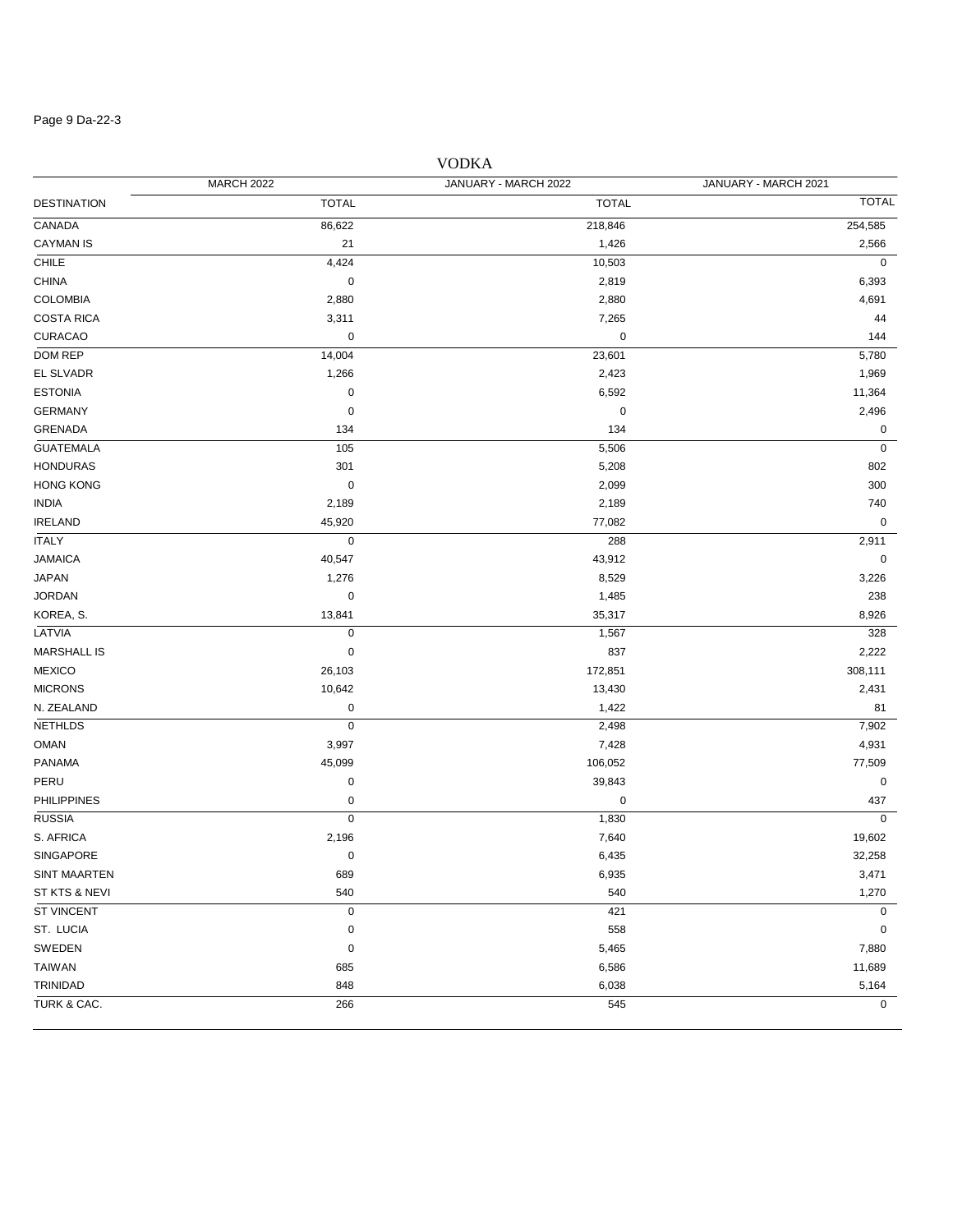#### Page 10 Da-22-3

DESTINATION TOTAL TOTAL TOTAL MARCH 2022 JANUARY - MARCH 2022 JANUARY - MARCH 2021 TURKEY 0 0 2,187 U. A. E. 0 4,216 844 U. KINGDOM 182,850 440,409 16,088 URUGUAY 0 2,693 0 VENEZUELA 0 57 279 TOTAL 507,768 1,328,678 870,372 DESTINATION TOTAL TOTAL TOTAL CORDIALS MARCH 2022 JANUARY - MARCH 2022 JANUARY - MARCH 2021 0 and  $\frac{325}{100}$  by  $\frac{325}{100}$  by  $\frac{325}{100}$  by  $\frac{325}{100}$  by  $\frac{325}{100}$  by  $\frac{325}{100}$  by  $\frac{325}{100}$  by  $\frac{325}{100}$  by  $\frac{325}{100}$  by  $\frac{325}{100}$  by  $\frac{325}{100}$  by  $\frac{325}{100}$  by  $\frac{325}{100$ ANGUILLA 74 380 77 ANTIGUA 403 425 203 ARGENTINA 2,234 2,708 1,194  $\,$  ARUBA 16  $\,$  0  $\,$   $\,$  16  $\,$  0  $\,$   $\,$  16  $\,$  0  $\,$  0  $\,$  0  $\,$  0  $\,$  0  $\,$  0  $\,$  0  $\,$  0  $\,$  0  $\,$  0  $\,$  0  $\,$  0  $\,$  0  $\,$  0  $\,$  0  $\,$  0  $\,$  0  $\,$  0  $\,$  0  $\,$  0  $\,$  0  $\,$  0  $\,$  0  $\,$  0 AUSTRALIA 2,646 20,774 15,672 BAHAMAS 7,524 11,119 5,051 BARBADOS 125 815 0 BERMUDA 1,329 1,423 11  $1,904$   $3,244$  590 BRAZIL 1,354 7,197 22,209 BULGARIA 0 0 133 CANADA 18,896 47,797 49,546  $\sim$  CAYMAN IS  $\sim$  29 CHILE 69,267 148,630 108,607 CHINA 0 200 15,389 COLOMBIA 12,901 22,755 5,041  $\text{COSTA RICA}$  885  $CZECH REP$  . The contract of the contract of the contract of the contract of the contract of the contract of the contract of the contract of the contract of the contract of the contract of the contract of the contract of the DENMARK 754 754 660 DOM REP 7,273 10,227 2,001 DOMINICA 113 113 0  $1,668$  0  $1,668$  0  $1,668$  0  $1,668$  0  $1,668$  0  $1,668$  0  $1,668$  0  $1,668$  0  $1,668$  0  $1,668$  0  $1,668$  0  $1,668$  0  $1,668$  0  $1,668$  0  $1,668$  0  $1,668$  0  $1,668$  0  $1,668$  0  $1,668$  0  $1,668$  0  $1,668$  0  $1,668$  0 ESTONIA 0 0 8 FR GUIANA 0 0 370 FRANCE 3,397 12,718 8,005 GEORGIA 0 326 270 GERMANY 1,747 2,689 3,993 GHANA 0 0 6 GRENADA 249 370 0  $G$ UATEMALA  $1,092$ GUYANA 43 149 0 HONDURAS 48 378 0 HONG KONG 732 1,313 191

### VODKA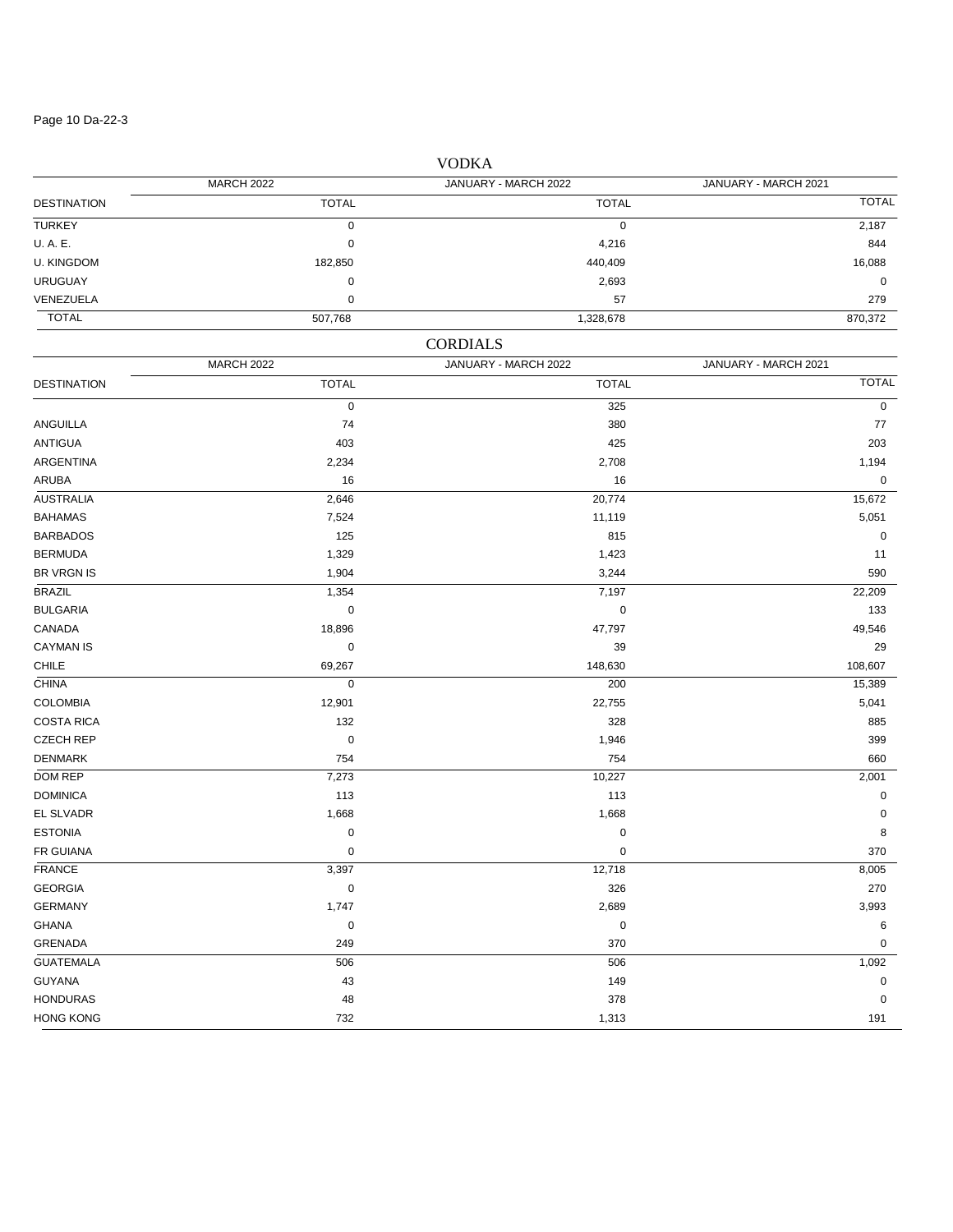#### Page 11 Da-22-3

# DESTINATION TOTAL TOTAL TOTAL MARCH 2022 JANUARY - MARCH 2022 JANUARY - MARCH 2021 HUNGARY 189 333 0 INDIA 6,931 12,501 2,446 IRELAND 40 40 448  $\begin{array}{ccccccc} \text{ISRAEL} & & & & 47 & & \text{I} \end{array}$ ITALY 0 975 832 JAMAICA 642 1,393 181 JAPAN 4,775 9,283 6,970 JORDAN 0 114 110 KOREA, S. 2,584 6,862 8,247 LATVIA 151 459 1,374 LITHUANIA 0 176 83 MALAYSIA 109 109 260 MEXICO 5,290 14,349 10,722 MOROCCO 1,631 9,503 9,694 N. ZEALAND 115 669 546 NETHLDS 458 3,923 4,628 NIGERIA 198 - 198 - 198 - 198 - 198 - 198 - 198 - 198 - 198 - 198 - 198 - 198 - 198 - 198 - 198 - 198 - 198 - 1 OMAN 0 0 146 PANAMA 429 6,795 6,586 PARAGUAY 0 488 4,895 0 1,705 لـ 1,705 لـ 4,113 لـ 4,113 لـ 4,113 لـ 4,113 لـ 4,113 لـ 4,113 لـ 4,113 لـ 4,113 لـ 4,113 لـ 4,1705 لـ PHILIPPINES 2,485 6,947 1,059 POLAND 0 999 0  $\begin{array}{ccccccc}\textsf{QATAR} & & & & 0 & & & & 0\end{array}$  $\sim$  ROMANIA  $\sim$  619 S. AFRICA 1,252 2,287 1,108 SINGAPORE 0 1,839 59 SINT MAARTEN 148 994 979 SPAIN 2,549 2,522 2,522 2,522 2,549 2,349 2,349 2,349 2,349 2,349 2,349 2,349 2,522 2,522 2,522 2,524 2,522 2,534 ST KTS & NEVI 368 368 60 ST. LUCIA 202 445 89  $\sim$  5URINAM  $\sim$  0  $\sim$  1,111  $\sim$  106 SWITZLD 0 250 0 TAIWAN 609 1,376 298 THAILAND 962 2,819 89 TRINIDAD 924 1,081 1,978 TURK & CAC. 238 380 323 TURKEY 291 413 91 U. A. E. 602 3,513 2,543 U. KINGDOM 462 8,574 7,473 UKRAINE 63 63 0 URUGUAY 6,469 6,588 3,340 VENEZUELA 0 22 0

### CORDIALS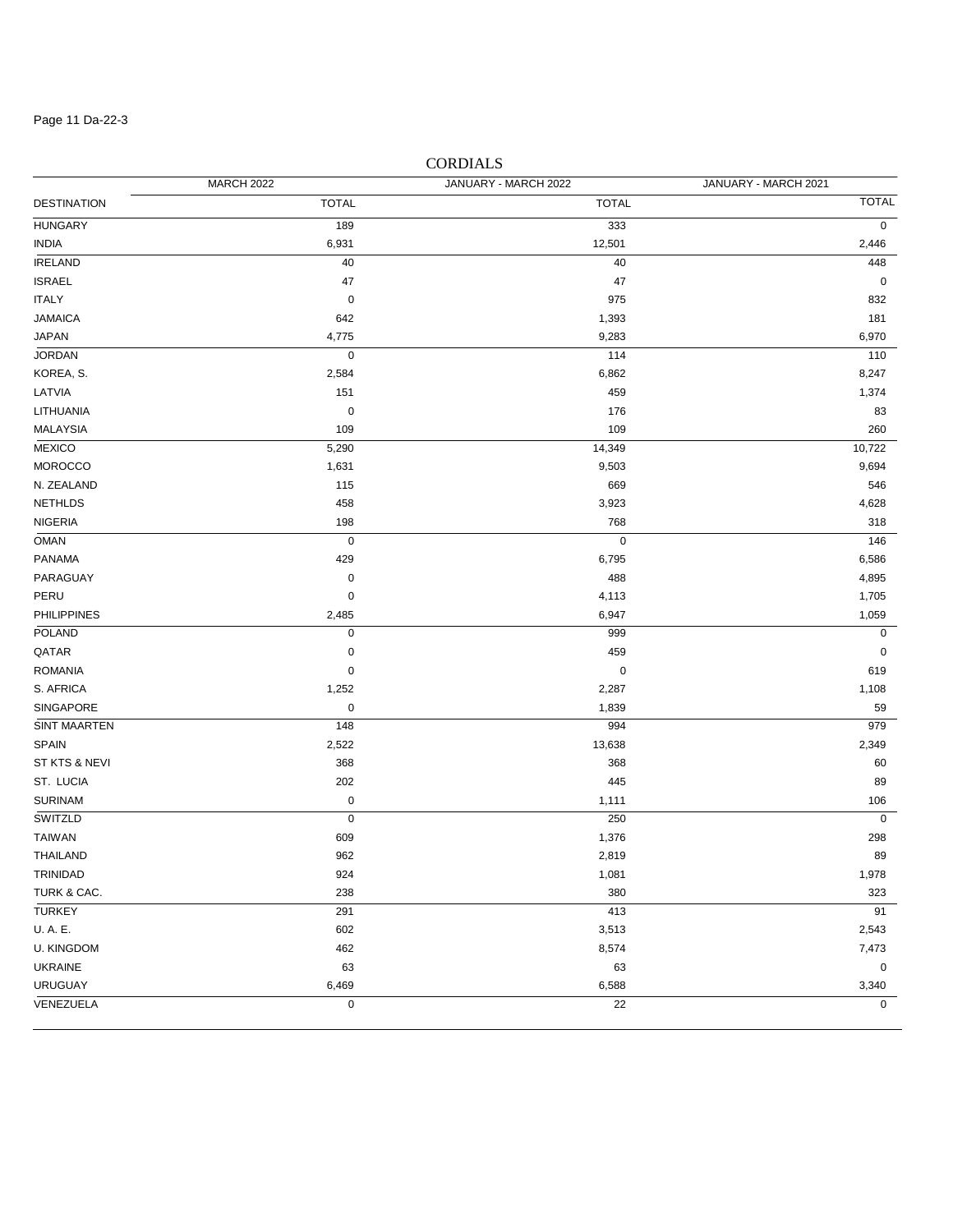### Page 12 Da-22-3

|                    | <b>MARCH 2022</b> | JANUARY - MARCH 2022       | JANUARY - MARCH 2021 |
|--------------------|-------------------|----------------------------|----------------------|
| <b>DESTINATION</b> | <b>TOTAL</b>      | <b>TOTAL</b>               | <b>TOTAL</b>         |
| <b>TOTAL</b>       | 176,522           | 428,401                    | 324,387              |
|                    |                   | OTHER DISTILLED SPIRITS \b |                      |
|                    | <b>MARCH 2022</b> | JANUARY - MARCH 2022       | JANUARY - MARCH 2021 |
| <b>DESTINATION</b> | <b>TOTAL</b>      | <b>TOTAL</b>               | <b>TOTAL</b>         |
| ANTIGUA            | 254               | 264                        | 103                  |
| ARGENTINA          | 7,813             | 21,109                     | 6,718                |
| ARUBA              | 3,383             | 12,553                     | 6,597                |
| <b>AUSTRALIA</b>   | 1,749             | 6,238                      | 55,150               |
| <b>BAHAMAS</b>     | 6,544             | 28,754                     | 21,145               |
| <b>BAHRAIN</b>     | 0                 | $\pmb{0}$                  | 288                  |
| <b>BARBADOS</b>    | 1,508             | 6,813                      | 2,975                |
| <b>BELGIUM</b>     | 0                 | 0                          | 414                  |
| <b>BELIZE</b>      | 691               | 3,253                      | 675                  |
| <b>BERMUDA</b>     | 648               | 3,124                      | 2,707                |
| <b>BR VRGN IS</b>  | 152               | 1,661                      | 568                  |
| <b>BRAZIL</b>      | 41,859            | 47,087                     | 3,420                |
| CANADA             | 142,268           | 322,403                    | 283,203              |
| <b>CAYMAN IS</b>   | 501               | 1,464                      | 772                  |
| CHILE              | 29,740            | 66,010                     | 34,301               |
| <b>CHINA</b>       | 3,734             | 3,734                      | 48,070               |
| <b>COLOMBIA</b>    | 25,410            | 78,849                     | 70,236               |
| <b>COSTA RICA</b>  | 0                 | 1,329                      | 8,434                |
| <b>CURACAO</b>     | 244               | 1,327                      | 0                    |
| DOM REP            | 44,911            | 111,117                    | 63,597               |
| <b>DOMINICA</b>    | 108               | 108                        | 290                  |
| <b>ECUADOR</b>     | 6,248             | 15,074                     | 17,940               |
| <b>FRANCE</b>      | 2,715,481         | 5,360,766                  | 1,321,209            |
| <b>GERMANY</b>     | 450               | 2,682                      | 2,729                |
| <b>GRENADA</b>     | 1,794             | 2,847                      | 270                  |
| <b>GUADELOUPE</b>  | 1,107             | 1,107                      | $\mathbf 0$          |
| <b>GUATEMALA</b>   | 0                 | 18                         | 307                  |
| <b>GUYANA</b>      | 0                 | 731                        | 0                    |
| HAITI              | 0                 | 25,080                     | 141                  |
| <b>HONDURAS</b>    | 2,524             | 5,364                      | 8,034                |
| <b>HONG KONG</b>   | 86                | 591                        | 481                  |
| <b>ICELAND</b>     | 571               | 824                        | $\pmb{0}$            |
| <b>IRELAND</b>     | 1,117             | 1,117                      | 6,728                |
| <b>ISRAEL</b>      | 58,483            | 196,469                    | 187,527              |
| <b>JAMAICA</b>     | 22,289            | 56,464                     | 24,780               |
| JAPAN              | 136,617           | 330,585                    | 3,375,077            |
| <b>JORDAN</b>      | $\pmb{0}$         | 0                          | 704                  |
| KOREA, S.          | 3,419             | 3,419                      | 2,119,925            |
| LATVIA             | $\pmb{0}$         | 1,274                      | 0                    |

# CORDIALS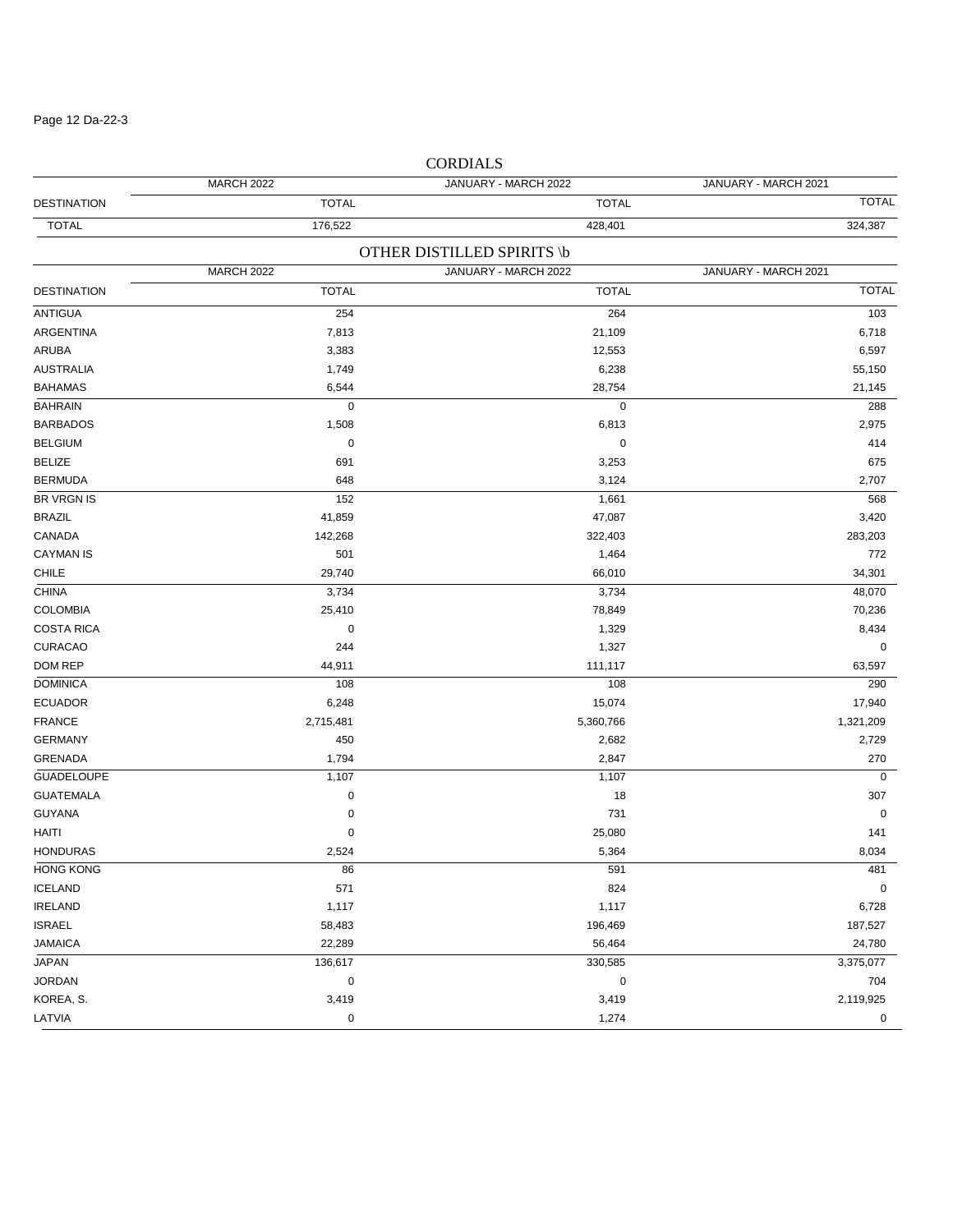#### Page 13 Da-22-3

|                     | <b>MARCH 2022</b> | $        -$<br>JANUARY - MARCH 2022 | JANUARY - MARCH 2021 |
|---------------------|-------------------|-------------------------------------|----------------------|
| <b>DESTINATION</b>  | <b>TOTAL</b>      | <b>TOTAL</b>                        | <b>TOTAL</b>         |
| <b>MACAO</b>        | 5,694             | 5,694                               | $\mathbf 0$          |
| <b>MEXICO</b>       | 1,207,884         | 3,235,720                           | 1,231,421            |
| <b>MICRONS</b>      | 380               | 1,322                               | 238                  |
| N. ZEALAND          | $\mathbf 0$       | 43                                  | 68                   |
| <b>NETHLDS</b>      | 23,081            | 150,658                             | 279,687              |
| <b>NICARAGUA</b>    | 175               | 810                                 | 69                   |
| <b>NIGERIA</b>      | $\pmb{0}$         | 30                                  | $\mathbf 0$          |
| <b>PANAMA</b>       | 0                 | 4,276                               | 4,848                |
| PARAGUAY            | $\mathbf 0$       | 2,223                               | $\mathbf 0$          |
| PERU                | 0                 | 879                                 | 616                  |
| <b>RUSSIA</b>       | 0                 | 1,330                               | 533                  |
| S. AFRICA           | $\pmb{0}$         | 2,186                               | $\pmb{0}$            |
| SINGAPORE           | 1,459             | 1,791                               | 7,652                |
| <b>SINT MAARTEN</b> | 6                 | 648                                 | 140                  |
| <b>SLOVENIA</b>     | 0                 | 462                                 | 318                  |
| ST KTS & NEVI       | $\pmb{0}$         | 124                                 | $\pmb{0}$            |
| <b>ST VINCENT</b>   | 372               | 372                                 | $\pmb{0}$            |
| ST. LUCIA           | 1,081             | 3,427                               | 1,633                |
| <b>SURINAM</b>      | 0                 | $\pmb{0}$                           | 181                  |
| SWEDEN              | $\pmb{0}$         | 666                                 | $\pmb{0}$            |
| SWITZLD             | $\pmb{0}$         | $\pmb{0}$                           | 129,429              |
| <b>TAIWAN</b>       | 9,448             | 31,953                              | 8,227                |
| THAILAND            | 1,398             | 1,398                               | 6,605                |
| TRINIDAD            | 1,118             | 4,959                               | 6,746                |
| TURK & CAC.         | 1,504             | 3,755                               | 3,642                |
| <b>TURKEY</b>       | 1,135             | 1,135                               | $\mathbf 0$          |
| U.A.E.              | $\pmb{0}$         | $\mathbf 0$                         | 5,172                |
| <b>U. KINGDOM</b>   | 703               | 4,620                               | 95,693               |
| <b>UKRAINE</b>      | $\pmb{0}$         | 1,084                               | $\mathbf 0$          |
| <b>URUGUAY</b>      | 3,612             | 6,010                               | 1,559                |
| VENEZUELA           | 967               | 3,398                               | 3,381                |
| <b>VIETNAM</b>      | $\pmb{0}$         | 29,263                              | 4,012                |
| <b>TOTAL</b>        | 4,521,719         | 10,221,844                          | 9,467,386            |

### OTHER DISTILLED SPIRITS \b

a\Proof gallons in containers each holding 1 gallon (4 liters) or less.

b\Consists of the following two Census classifications: (1) Ethyl Alcohol, Undenatured, of an Alcoholic Strength by Volume of 80% or Higher, for Beverage Purposes and (2) Other Spirituous Beverages, N.E.S.O.I.

NOTE: The above statistics do not include shipments specifically consigned to the U.S. Military or Naval Forces abroad, shipments to official representatives of the U.S., including members of Embassies or Consulates for their personal use, loading for ship's stores for consumption on the vessel, or foreign merchandise passing through the U.S. in transit from one country to another. Shipments to foreign Embassies or Consulates outside the United States are included.